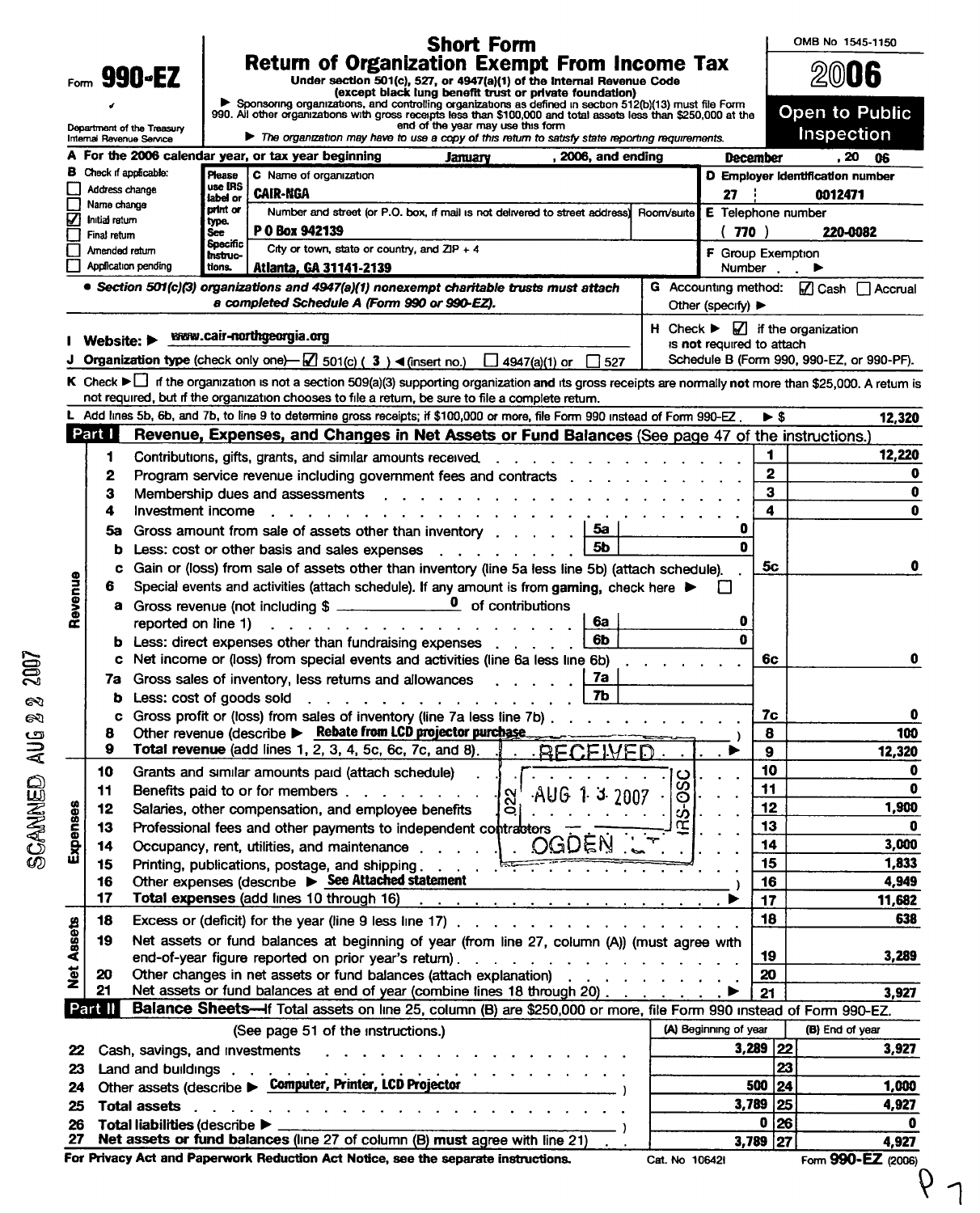|    | Form 990-EZ (2006)                                                                                                                                                                                                                             |                                                      |                                   |                                                  |            |                                                  |                            | Page 2       |
|----|------------------------------------------------------------------------------------------------------------------------------------------------------------------------------------------------------------------------------------------------|------------------------------------------------------|-----------------------------------|--------------------------------------------------|------------|--------------------------------------------------|----------------------------|--------------|
|    | Part III<br>Statement of Program Service Accomplishments (See page 51 of the instructions.)                                                                                                                                                    |                                                      |                                   |                                                  |            | <b>Expenses</b>                                  |                            |              |
|    | What is the organization's primary exempt purpose? Enhance Understanding of Islam, Promote Jusitce, Empower Am                                                                                                                                 |                                                      |                                   |                                                  |            | (Required for 501(c)(3)<br>and (4) organizations |                            |              |
|    | Describe what was achieved in carrying out the organization's exempt purposes. In a clear and concise manner,<br>describe the services provided, the number of persons benefited, or other relevant information for each program title.        |                                                      |                                   |                                                  |            | and 4947(a)(1) trusts;<br>optional for others.)  |                            |              |
|    | 28 Promoted the need for Foster Parents in the American Muslim Comunity to care for Muslim Children in Foster system                                                                                                                           |                                                      |                                   |                                                  |            |                                                  |                            |              |
|    | Distributed flyers and made presentations.                                                                                                                                                                                                     |                                                      |                                   |                                                  |            |                                                  |                            |              |
|    |                                                                                                                                                                                                                                                |                                                      |                                   |                                                  |            |                                                  |                            |              |
|    | (Grants \$<br>) If this amount includes foreign grants, check here<br>$\mathbf{1}$<br>28a                                                                                                                                                      |                                                      |                                   |                                                  |            |                                                  |                            | 300          |
| 29 | Provided Cultural Competancy Training for Georgia Law Enforcement and GBI TAC Conference.                                                                                                                                                      |                                                      |                                   |                                                  |            |                                                  |                            |              |
|    | 4 training classed to about 400 Law Enforcement Officers                                                                                                                                                                                       |                                                      |                                   |                                                  |            |                                                  |                            |              |
|    |                                                                                                                                                                                                                                                |                                                      |                                   |                                                  |            |                                                  |                            |              |
|    | (Grants \$                                                                                                                                                                                                                                     | ) If this amount includes foreign grants, check here |                                   |                                                  | 29а        |                                                  |                            | 1,300        |
|    | 30 Held political awareness seminars to provide voter education to American Muslim community.                                                                                                                                                  |                                                      |                                   |                                                  |            |                                                  |                            |              |
|    | Held 4 Seminars and provided sample ballots and talked about how to build relations with Elected Officials                                                                                                                                     |                                                      |                                   |                                                  |            |                                                  |                            |              |
|    | (Grants \$                                                                                                                                                                                                                                     |                                                      |                                   |                                                  |            |                                                  |                            |              |
|    | 31 Other program services (attach schedule)                                                                                                                                                                                                    | If this amount includes foreign grants, check here   |                                   |                                                  | <b>30a</b> |                                                  |                            | 550          |
|    | (Grants \$                                                                                                                                                                                                                                     | ) If this amount includes foreign grants, check here |                                   |                                                  | 31a        |                                                  |                            | 750          |
|    | 32 Total program service expenses (add lines 28a through 31a)                                                                                                                                                                                  |                                                      |                                   |                                                  | 32         |                                                  |                            | 2.900        |
|    | Part IV<br>List of Officers, Directors, Trustees, and Key Employees (List each one even if not compensated. See page 52 of the instructions.)                                                                                                  |                                                      |                                   |                                                  |            |                                                  |                            |              |
|    | (A) Name and address                                                                                                                                                                                                                           | (B) Title and average<br>hours per week              | (C) Compensation<br>(If not paid, | (D) Contributions to<br>employee benefit plans & |            |                                                  | (E) Expense<br>account and |              |
|    |                                                                                                                                                                                                                                                | devoted to position                                  | enter -0-.)                       | deferred compensation                            |            |                                                  | other allowances           |              |
|    | <b>Christopher Burke</b>                                                                                                                                                                                                                       | President                                            |                                   |                                                  |            |                                                  |                            |              |
|    | 948 Saybrook Circle, Lilburn GA 30047                                                                                                                                                                                                          | 6 Hrs/Wk                                             | 0                                 |                                                  | 0          |                                                  |                            |              |
|    | Wael Doukmak<br>240 Ashbrook Dr, Athens GA 30606                                                                                                                                                                                               | Vice President                                       | 0                                 |                                                  | 0          |                                                  |                            |              |
|    | <b>Anthony Kerlew</b>                                                                                                                                                                                                                          | 2 Hrs/Wk                                             |                                   |                                                  |            |                                                  |                            |              |
|    | 1012 Rays Rd, Stone Mountain GA 30083                                                                                                                                                                                                          | <b>Secretary</b><br>2 Hrs/Wk                         | 0                                 |                                                  | 0          |                                                  |                            |              |
|    | Y. Khalid Siddiq                                                                                                                                                                                                                               | <b>Board Memeber</b>                                 |                                   |                                                  |            |                                                  |                            |              |
|    | 7495 S. Spalding Lake Dr. Atlanta GA 30350                                                                                                                                                                                                     | 2 Hrs/Wk                                             | Ω                                 |                                                  | 0          |                                                  |                            |              |
|    | Part V<br>Other Information (Note the statement requirement in General Instruction V.)                                                                                                                                                         |                                                      |                                   |                                                  |            |                                                  | Yes                        | <b>No</b>    |
| 33 | Did the organization engage in any activity not previously reported to the IRS? If "Yes," attach a detailed                                                                                                                                    |                                                      |                                   |                                                  |            |                                                  |                            |              |
|    | description of each activity                                                                                                                                                                                                                   |                                                      |                                   |                                                  |            | 33                                               |                            | ✔            |
| 34 | Were any changes made to the organizing or governing documents but not reported to the IRS? If "Yes,"                                                                                                                                          |                                                      |                                   |                                                  |            |                                                  |                            |              |
|    | attach a conformed copy of the changes                                                                                                                                                                                                         |                                                      |                                   |                                                  |            | 34                                               |                            | ✔            |
| 35 | If the organization had income from business activities, such as those reported on lines 2, 6, and 7 (among others), but not<br>reported on Form 990-T, attach a statement explaining your reason for not reporting the income on Form 990-T.  |                                                      |                                   |                                                  |            |                                                  |                            |              |
|    | a Did the organization have unrelated business gross income of \$1,000 or more or 6033(e) notice, reporting, and                                                                                                                               |                                                      |                                   |                                                  |            |                                                  |                            |              |
|    | proxy tax requirements?                                                                                                                                                                                                                        |                                                      |                                   |                                                  |            | 35a                                              |                            | $\checkmark$ |
|    | b If "Yes," has it filed a tax return on Form 990-T for this year?                                                                                                                                                                             |                                                      |                                   |                                                  |            | 35b                                              |                            |              |
| 36 | Was there a liquidation, dissolution, termination, or substantial contraction during the year? (If "Yes," attach a                                                                                                                             |                                                      |                                   |                                                  |            |                                                  |                            |              |
|    | statement.)<br>وإلى والمناول والمناول والمناول والمناول والمناول والمناول والمناول والمناول والمناول والمناول                                                                                                                                  |                                                      |                                   |                                                  |            | 36                                               |                            | ✓            |
|    | 37a Enter amount of political expenditures, direct or indirect, as described in the instructions. $\triangleright$ 37a                                                                                                                         |                                                      |                                   |                                                  | o          |                                                  |                            |              |
|    |                                                                                                                                                                                                                                                |                                                      |                                   |                                                  |            | 37b                                              |                            | $\checkmark$ |
|    | 38a Did the organization borrow from, or make any loans to, any officer, director, trustee, or key employee or were                                                                                                                            |                                                      |                                   |                                                  |            | 38a                                              |                            | $\checkmark$ |
|    | any such loans made in a prior year and still unpaid at the start of the period covered by this return?                                                                                                                                        |                                                      |                                   |                                                  |            |                                                  |                            |              |
|    | b If "Yes," attach the schedule specified in the line 38 instructions and enter the amount<br>involved<br>$\mathbf{r}$ , $\mathbf{r}$ , $\mathbf{r}$ , $\mathbf{r}$ , $\mathbf{r}$ , $\mathbf{r}$ , $\mathbf{r}$ , $\mathbf{r}$ , $\mathbf{r}$ |                                                      | 38b                               |                                                  |            |                                                  |                            |              |
| 39 | 501(c)(7) organizations. Enter:                                                                                                                                                                                                                |                                                      |                                   |                                                  |            |                                                  |                            |              |
|    | a Initiation fees and capital contributions included on line 9 rating and capital contributions included on line 9 rating and capital contributions included on line 9 rating and capital contributions of the United States o                 |                                                      | 39a                               |                                                  | <b>N/A</b> |                                                  |                            |              |
|    | <b>b</b> Gross receipts, included on line 9, for public use of club facilities                                                                                                                                                                 | the contract of the contract of the                  | 39b                               |                                                  | None       |                                                  |                            |              |

Form 990-EZ (2006)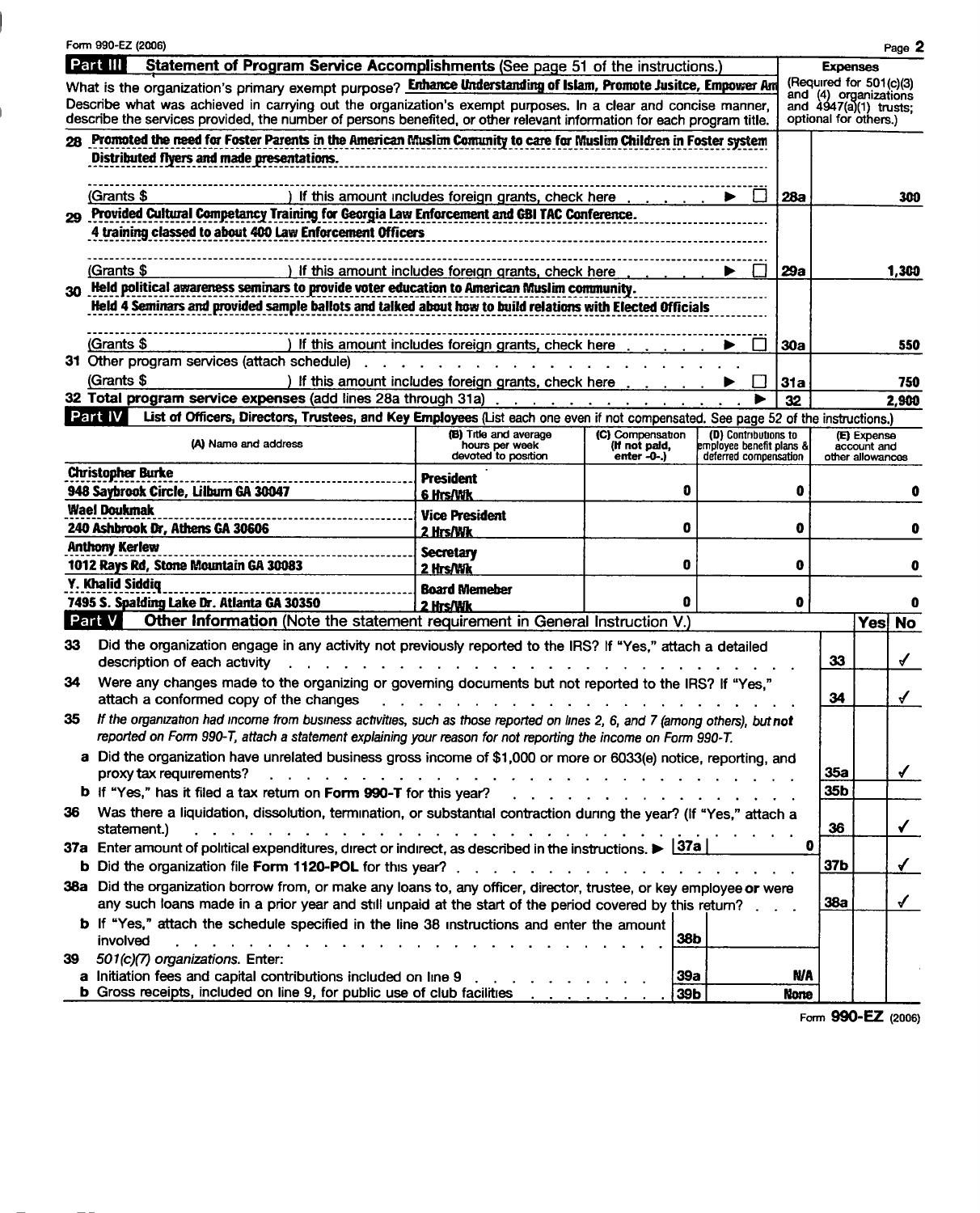|                                                            | Form 990-EZ (2006) |                                                                                                                                                                                                                                                                                                                                                                                                                |       |          | Page 3     |
|------------------------------------------------------------|--------------------|----------------------------------------------------------------------------------------------------------------------------------------------------------------------------------------------------------------------------------------------------------------------------------------------------------------------------------------------------------------------------------------------------------------|-------|----------|------------|
| Part V                                                     |                    | Other Information (Note the statement requirement in General Instruction V.) (Continued)                                                                                                                                                                                                                                                                                                                       |       |          |            |
|                                                            |                    | 40a 501(c)(3) organizations. Enter amount of tax imposed on the organization during the year under:<br>section 4911 ▶ ____________ \$0 ; section 4912 ▶ ___________ \$0 ; section 4955 ▶ _______<br>80                                                                                                                                                                                                         |       |          |            |
|                                                            |                    | b 501(c)(3) and (4) organizations. Did the organization engage in any section 4958 excess benefit transaction during the<br>year or did it become aware of an excess benefit transaction from a prior year? If "Yes," attach an explanation                                                                                                                                                                    | 40b   | Yesl No  | $\epsilon$ |
|                                                            |                    | c Enter amount of tax imposed on organization managers or disqualified persons during<br>\$O                                                                                                                                                                                                                                                                                                                   |       |          |            |
|                                                            |                    | \$0<br><b>d</b> Enter amount of tax on line 40c reimbursed by the organization $\ldots$ , $\ldots$ , $\blacktriangleright$                                                                                                                                                                                                                                                                                     |       |          |            |
|                                                            |                    | e All organizations. At any time during the tax year, was the organization a party to a prohibited tax shelter<br>transaction?<br>$\mathbf{r}$ and $\mathbf{r}$ and $\mathbf{r}$ and $\mathbf{r}$                                                                                                                                                                                                              | 40e   |          |            |
| 41                                                         |                    | List the states with which a copy of this return is filed. $\triangleright$ GA                                                                                                                                                                                                                                                                                                                                 |       |          |            |
|                                                            |                    | 42a The books are in care of $\triangleright$ Christopher Burke<br>Telephone no. $\blacktriangleright$ (.404.)                                                                                                                                                                                                                                                                                                 |       | 542-1209 |            |
|                                                            |                    | Located at > 984 Saybrook Circle Lilburn GA<br>$ZIP + 4$                                                                                                                                                                                                                                                                                                                                                       | 30047 |          |            |
|                                                            | account)?          | <b>b</b> At any time during the calendar year, did the organization have<br>over a financial account in a foreign country (such as a ban<br>If "Yes," enter the name of the foreign country: ▶<br>See the instructions for exceptions and filing requirements for<br>c At any time during the calendar year, did the organization ma<br>If "Yes," enter the name of the foreign country: $\blacktriangleright$ |       |          |            |
| 43.                                                        |                    | Section 4947(a)(1) nonexempt charitable trusts filing Form 990<br>and enter the amount of tax-exempt interest received or accr                                                                                                                                                                                                                                                                                 |       |          |            |
| <b>Please</b><br><b>Sign</b><br><b>Here</b><br><b>Paid</b> |                    | Under penalties of perjury, I declare that I have examined this return,<br>and belief, it is true, correct, and complete. Beclaration of preparer<br>Signature of officer<br><b>Christopher Burke - President</b><br>Type or print name and title.<br>Preparer's                                                                                                                                               |       |          |            |
| <b>Preparer's</b><br>Use Only                              |                    | signature<br>Firm's name (or yours )<br><b>EIN</b><br>if self-employed).<br>address, and $ZIP + 4$<br>Phone no $\blacktriangleright$ (<br>$\rightarrow$                                                                                                                                                                                                                                                        |       |          |            |
|                                                            |                    |                                                                                                                                                                                                                                                                                                                                                                                                                |       |          |            |

Form 990-EZ (2006)

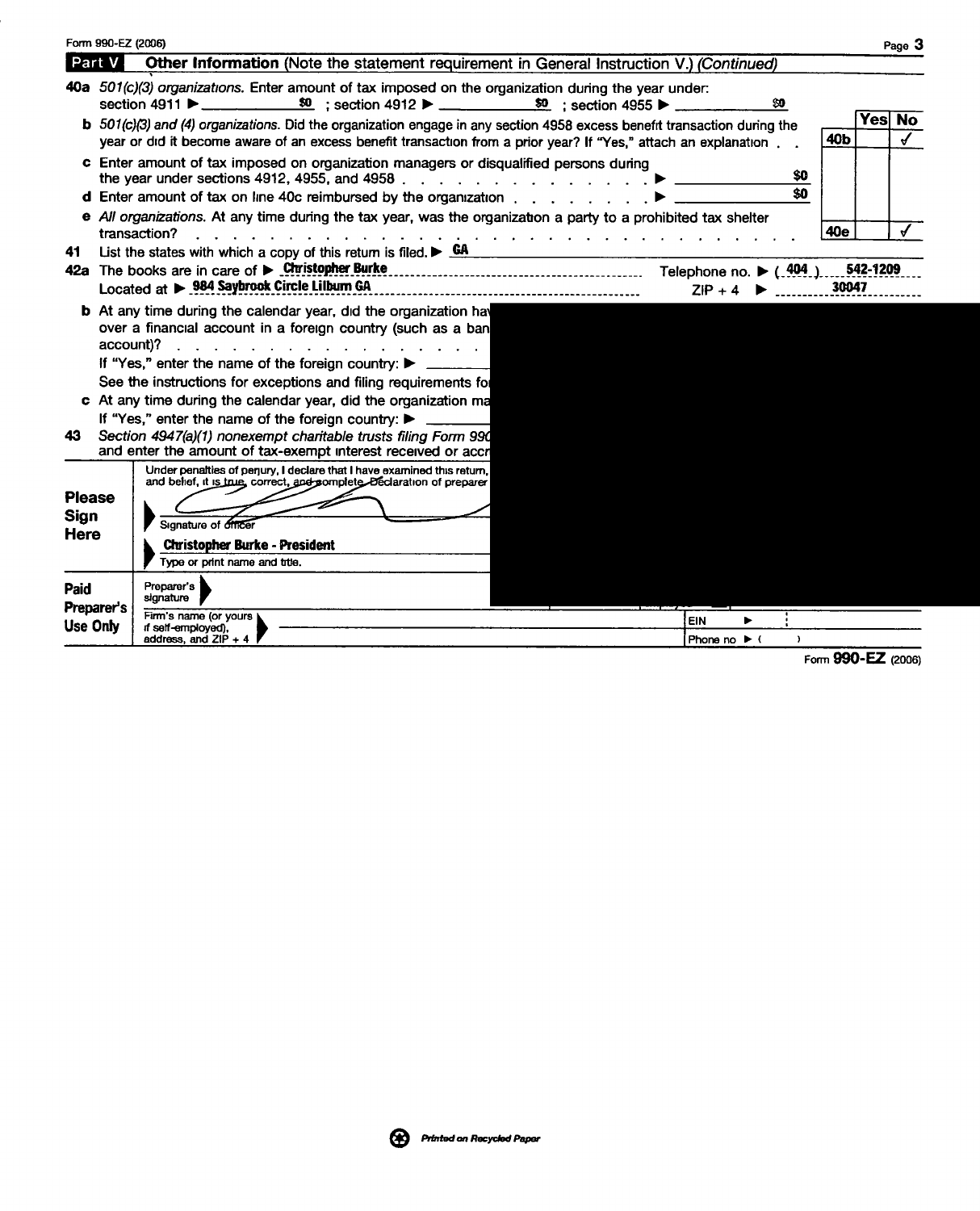| <b>SCHEDULE A</b> |  |
|-------------------|--|
|-------------------|--|

# SCHEDULE A | Organization Exempt Under Section 501(c)(3)

(Form 990 or 990-EZ) (Except Private Foundation) and Section 501(e), 501(f), 501(k), 501(n), or 4947(a)(1) Nonexempt Charitable Trust

OMB No. 1545-0047

| Department of the Treasury                  |                                                                                                                                                                                   | Supplementary Information-(See separate instructions.)                                  |                  |                                                                           | 2006                                           |
|---------------------------------------------|-----------------------------------------------------------------------------------------------------------------------------------------------------------------------------------|-----------------------------------------------------------------------------------------|------------------|---------------------------------------------------------------------------|------------------------------------------------|
| Internal Revenue Service                    |                                                                                                                                                                                   | > MUST be completed by the above organizations and attached to their Form 990 or 990-EZ |                  |                                                                           |                                                |
| Name of the organization<br><b>CAIR-NGA</b> |                                                                                                                                                                                   |                                                                                         |                  | <b>Employer identification number</b><br>27                               | 0012471                                        |
| Part I                                      | Compensation of the Five Highest Paid Employees Other Than Officers, Directors, and Trustees<br>(See page 2 of the instructions. List each one. If there are none, enter "None.") |                                                                                         |                  |                                                                           |                                                |
|                                             | (a) Name and address of each employee paid more<br>than \$50,000                                                                                                                  | (b) Title and average hours<br>per week devoted to position                             | (c) Compensation | (d) Contributions to<br>employee benefit plans &<br>deferred compensation | (e) Expense<br>account and other<br>allowances |
| <b>None</b>                                 | ----------------------------------                                                                                                                                                |                                                                                         |                  |                                                                           |                                                |
|                                             |                                                                                                                                                                                   |                                                                                         |                  |                                                                           |                                                |
|                                             |                                                                                                                                                                                   |                                                                                         |                  |                                                                           |                                                |
|                                             |                                                                                                                                                                                   |                                                                                         |                  |                                                                           |                                                |
|                                             |                                                                                                                                                                                   |                                                                                         |                  |                                                                           |                                                |
|                                             | Total number of other employees paid over \$50,000.                                                                                                                               |                                                                                         |                  |                                                                           |                                                |
|                                             | Part II-A Compensation of the Five Highest Paid Independent Contractors for Professional Services                                                                                 |                                                                                         |                  |                                                                           |                                                |
|                                             | (See page 2 of the instructions. List each one (whether individuals or firms). If there are none, enter "None.")                                                                  |                                                                                         |                  |                                                                           |                                                |
|                                             | (a) Name and address of each independent contractor paid more than \$50,000                                                                                                       |                                                                                         |                  | (b) Type of service                                                       | (c) Compensation                               |
|                                             |                                                                                                                                                                                   |                                                                                         |                  |                                                                           |                                                |
|                                             |                                                                                                                                                                                   |                                                                                         |                  |                                                                           |                                                |
|                                             |                                                                                                                                                                                   |                                                                                         |                  |                                                                           |                                                |
|                                             |                                                                                                                                                                                   |                                                                                         |                  |                                                                           |                                                |
|                                             |                                                                                                                                                                                   |                                                                                         |                  |                                                                           |                                                |
|                                             |                                                                                                                                                                                   |                                                                                         |                  |                                                                           |                                                |
|                                             |                                                                                                                                                                                   |                                                                                         |                  |                                                                           |                                                |
|                                             |                                                                                                                                                                                   |                                                                                         |                  |                                                                           |                                                |
|                                             |                                                                                                                                                                                   |                                                                                         |                  |                                                                           |                                                |
|                                             |                                                                                                                                                                                   |                                                                                         |                  |                                                                           |                                                |
|                                             | Total number of others receiving over \$50,000 for                                                                                                                                |                                                                                         |                  |                                                                           |                                                |
| None<br>professional services               | $\mathcal{A}$ . The set of the set of the set of $\mathcal{A}$<br>▶                                                                                                               |                                                                                         |                  |                                                                           |                                                |
|                                             | Part II-B Compensation of the Five Highest Paid Independent Contractors for Other Services                                                                                        |                                                                                         |                  |                                                                           |                                                |
|                                             | (List each contractor who performed services other than professional services, whether individuals or                                                                             |                                                                                         |                  |                                                                           |                                                |
|                                             | firms. If there are none, enter "None." See page 2 of the instructions.)                                                                                                          |                                                                                         |                  |                                                                           |                                                |
|                                             | (a) Name and address of each independent contractor paid more than \$50,000                                                                                                       |                                                                                         |                  | (b) Type of service                                                       | (c) Compensation                               |
|                                             |                                                                                                                                                                                   |                                                                                         |                  |                                                                           |                                                |
|                                             |                                                                                                                                                                                   |                                                                                         |                  |                                                                           |                                                |
|                                             |                                                                                                                                                                                   |                                                                                         |                  |                                                                           |                                                |
|                                             |                                                                                                                                                                                   |                                                                                         |                  |                                                                           |                                                |
|                                             |                                                                                                                                                                                   |                                                                                         |                  |                                                                           |                                                |
|                                             |                                                                                                                                                                                   |                                                                                         |                  |                                                                           |                                                |
| None                                        |                                                                                                                                                                                   |                                                                                         |                  |                                                                           |                                                |
|                                             |                                                                                                                                                                                   |                                                                                         |                  |                                                                           |                                                |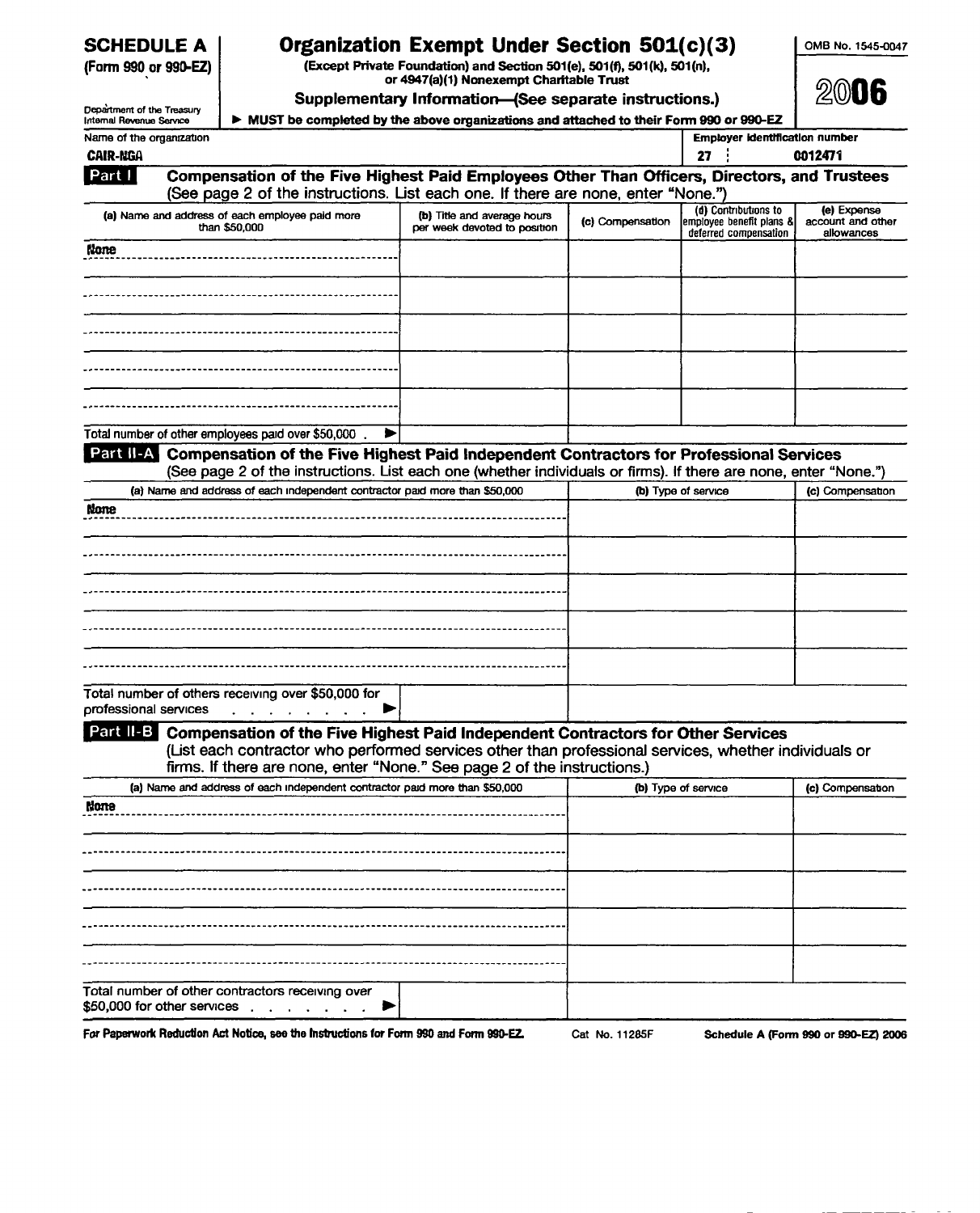|   | Schedule A (Form 990 or 990-EZ) 2006                                                                                                                                                                                                                                                                                                                                                                                                                                                                    |           |       | Page 2                  |
|---|---------------------------------------------------------------------------------------------------------------------------------------------------------------------------------------------------------------------------------------------------------------------------------------------------------------------------------------------------------------------------------------------------------------------------------------------------------------------------------------------------------|-----------|-------|-------------------------|
|   | <b>Statements About Activities (See page 2 of the instructions.)</b><br>Part III                                                                                                                                                                                                                                                                                                                                                                                                                        |           | Yes i | No.                     |
|   | During the year, has the organization attempted to influence national, state, or local legislation, including any<br>attempt to influence public opinion on a legislative matter or referendum? If "Yes," enter the total expenses paid<br>or incurred in connection with the lobbying activities $\triangleright$ \$ ______________________. (Must equal amounts on line 38,                                                                                                                           | 1         |       | $\checkmark$            |
|   | Organizations that made an election under section 501(h) by filing Form 5768 must complete Part VI-A. Other<br>organizations checking "Yes" must complete Part VI-B AND attach a statement giving a detailed description of<br>the lobbying activities.                                                                                                                                                                                                                                                 |           |       |                         |
| 2 | During the year, has the organization, either directly or indirectly, engaged in any of the following acts with any<br>substantial contributors, trustees, directors, officers, creators, key employees, or members of their families, or<br>with any taxable organization with which any such person is affiliated as an officer, director, trustee, majority<br>owner, or pnncipal beneficiary? (If the answer to any question is "Yes," attach a detailed statement explaining the<br>transactions.) |           |       |                         |
|   | <u>.</u><br>2012 - Leo Alexandria, amerikana menganjaran pertama pertama pertama pertama pertama pertama pertama pertama per<br>a Sale, exchange, or leasing of property?.                                                                                                                                                                                                                                                                                                                              | 2a        |       | $\checkmark$            |
|   |                                                                                                                                                                                                                                                                                                                                                                                                                                                                                                         | 2b        |       | $\checkmark$            |
| c |                                                                                                                                                                                                                                                                                                                                                                                                                                                                                                         | 2c        |       | $\checkmark$            |
|   | <b>d</b> Payment of compensation (or payment or reimbursement of expenses if more than \$1,000)? $\ldots$                                                                                                                                                                                                                                                                                                                                                                                               | 2d        |       | $\checkmark$            |
|   | e Transfer of any part of its income or assets?.                                                                                                                                                                                                                                                                                                                                                                                                                                                        | 2ө        |       | $\checkmark$            |
|   | 3a Did the organization make grants for scholarships, fellowships, student loans, etc.? (If "Yes," attach an explanation<br>of how the organization determines that recipients qualify to receive payments.)                                                                                                                                                                                                                                                                                            | 3a        |       | $\mathcal{J}$           |
|   |                                                                                                                                                                                                                                                                                                                                                                                                                                                                                                         | 3b        |       | $\checkmark$            |
|   | c Did the organization receive or hold an easement for conservation purposes, including easements to preserve open<br>space, the environment, histonc land areas or histonc structures? If "Yes," attach a detailed statement [10, 10, 10]                                                                                                                                                                                                                                                              | Зс        |       | $\checkmark$            |
|   | d Did the organization provide credit counseling, debt management, credit repair, or debt negotiation services?                                                                                                                                                                                                                                                                                                                                                                                         | 3d        |       | $\checkmark$            |
|   | 4a Did the organization maintain any donor advised funds? If "Yes," complete lines 4b through 4g. If "No," complete<br>lines 4f and 4g<br>. The contract of the contract of the contract of the contract of the contract of the contract of the contract of the contract of the contract of the contract of the contract of the contract of the contract of the contrac                                                                                                                                 | <u>4a</u> |       | $\sqrt{ }$              |
|   | <b>b</b> Did the organization make any taxable distributions under section 4966?                                                                                                                                                                                                                                                                                                                                                                                                                        | 4Ь        |       | $\overline{\checkmark}$ |
|   | c Did the organization make a distribution to a donor, donor advisor, or related person?                                                                                                                                                                                                                                                                                                                                                                                                                | 4c        |       | ✓                       |
|   | <b>d</b> Enter the total number of donor advised funds owned at the end of the tax year $\ldots$ ,                                                                                                                                                                                                                                                                                                                                                                                                      |           |       | None                    |
|   | e Enter the aggregate value of assets held in all donor advised funds owned at the end of the tax year.                                                                                                                                                                                                                                                                                                                                                                                                 |           |       | None                    |
| f | Enter the total number of separate funds or accounts owned at the end of the tax year (excluding donor advised<br>funds included on line 4d) where donors have the right to provide advice on the distribution or investment of                                                                                                                                                                                                                                                                         |           |       | None                    |
|   | g Enter the aggregate value of assets held in all funds or accounts included on line 4f at the end of the tax year ▶                                                                                                                                                                                                                                                                                                                                                                                    |           |       | None                    |
|   |                                                                                                                                                                                                                                                                                                                                                                                                                                                                                                         |           |       |                         |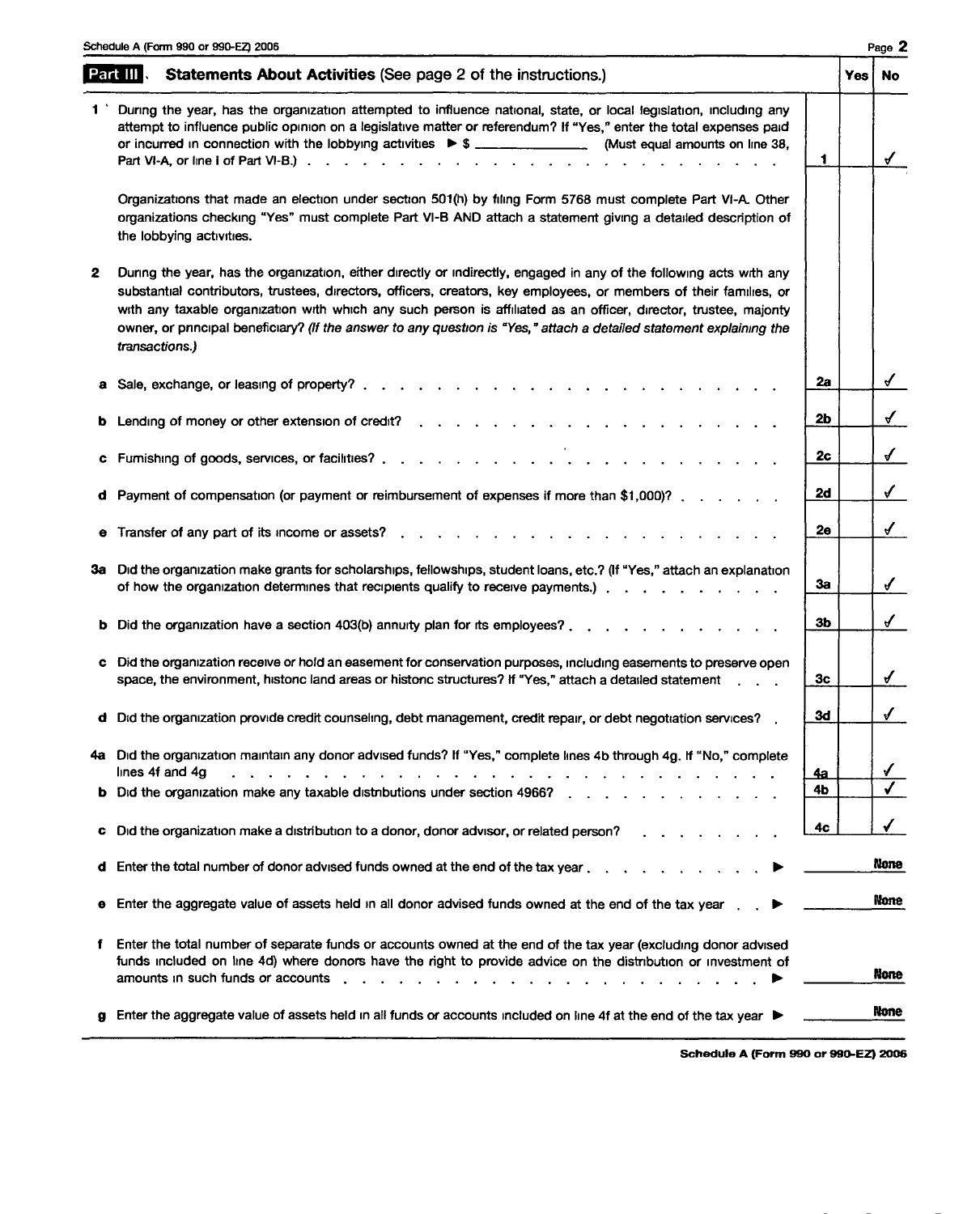#### **Part IV** Reason for Non-Private Foundation Status (See pages 4 through 7 of the instructions.)

I certify that the organization is not a private foundation because it is: (Please check only ONE applicable box.)

- 5  $\Box$  A church, convention of churches, or association of churches. Section 170(b)(1)(A)(i).
- 6  $\Box$  A school. Section 170(b)(1)(A)(ii). (Also complete Part V.)
- 7  $\Box$  A hospital or a cooperative hospital service organization. Section 170(b)(1)(A)(iii).
- 8  $\Box$  A federal, state, or local government or governmental unit. Section 170(b)(1)(A)(v).
- 9  $\Box$  A medical research organization operated in conjunction with a hospital. Section 170(b)(1)(A)(iii). Enter the hospital's name, city, and state ...............................................................................................................................
- 10 **q** An organization operated for the benefit of a college or university owned or operated by a governmental unit. Section 170(b)(1)(A)(iv). (Also complete the Support Schedule in Part IV-A.)
- 11a  $\Box$  An organization that normally receives a substantial part of its support from a governmental unit or from the general public. Section 170(b)(1)(A)(vi). (Also complete the Support Schedule in Part IV-A.)
- 11b  $\Box$  A community trust. Section 170(b)(1)(A)(vi). (Also complete the Support Schedule in Part IV-A.)
- 12 [7] An organization that normally receives: (1) more than 33% % of its support from contributions, membership fees, and gross receipts from activities related to its charitable, etc., functions-subject to certain exceptions, and (2) no more than 331/3% of its support from gross investment income and unrelated business taxable income (less section 511 tax) from businesses acquired by the organization after June 30, 1975. See section 509(a)(2). (Also complete the Support Schedule in Part IV-A.)
- 13  $\Box$  An organization that is not controlled by any disqualified persons (other than foundation managers) and otherwise meets the requirements of section 509(a)(3). Check the box that describes the type of supporting organization:

 $\Box$  Type II  $\Box$  Type III  $\Box$  Type III-Functionally Integrated  $\Box$  Type III-Other

| Provide the following information about the supported organizations. (See page 7 of the instructions.) |                                                 |                                                                 |                                                          |                                    |  |
|--------------------------------------------------------------------------------------------------------|-------------------------------------------------|-----------------------------------------------------------------|----------------------------------------------------------|------------------------------------|--|
| (a)<br>Name(s) of supported organization(s)                                                            | (b)<br><b>Employer</b><br><b>identification</b> | (c)<br>Type of<br>organization                                  | (d)<br>is the supported<br>organization listed in        | (e)<br><b>Amount of</b><br>support |  |
|                                                                                                        | number (EIN)                                    | (described in lines<br>5 through 12<br>above or IRC<br>section) | the supporting<br>organization's<br>governing documents? |                                    |  |
|                                                                                                        |                                                 |                                                                 | <b>Yes</b>                                               | <b>No</b>                          |  |
|                                                                                                        |                                                 |                                                                 |                                                          |                                    |  |
|                                                                                                        |                                                 |                                                                 |                                                          |                                    |  |
|                                                                                                        |                                                 |                                                                 |                                                          |                                    |  |
|                                                                                                        |                                                 |                                                                 |                                                          |                                    |  |
| Total                                                                                                  |                                                 |                                                                 |                                                          | ▶                                  |  |

14  $\Box$  An organization organized and operated to test for public safety. Section 509(a)(4). (See page 7 of the instructions.)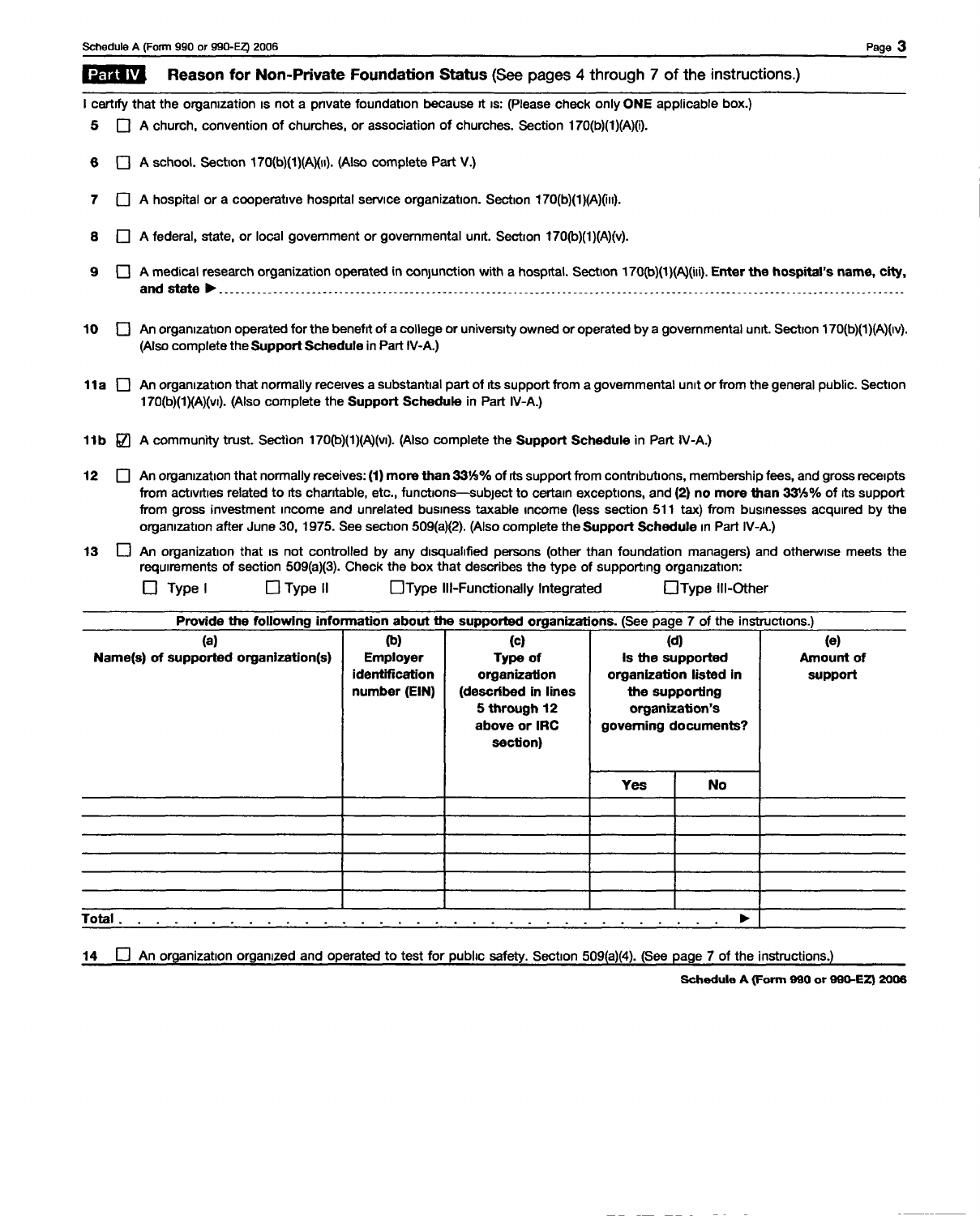| Schedule A (Form 990 or 990-EZ) 2006 |  |  |  |
|--------------------------------------|--|--|--|
|                                      |  |  |  |

Schedule A (Form 990 or 990-EZ) 2006 Page 4 Page 4 Page 4 Page 4 Page 4 Page 4 Page 4 Page 4 Page 4 Page 4 Page 4 Schedule A (Form 990 or 990-EZ) 2006<br>
Part IV-A Support Schedule (Complete only if you checked a box on line 10, 11, or 12.) Use cash method of accounting.

| 15     | Calendar year (or fiscal year beginning in)<br>▶                                                                                                                                                                                                                                                                                                                                                                                                                                                                                                                                                                                                                                                                                                                                                                                                                                                                                                                                                | (a) 2005           | (b) 2004   | (c) 2003                                                                                          | Note: You may use the worksheet in the instructions for converting from the accrual to the cash method of accounting.<br>$(d)$ 2002 | (e) Total                              |
|--------|-------------------------------------------------------------------------------------------------------------------------------------------------------------------------------------------------------------------------------------------------------------------------------------------------------------------------------------------------------------------------------------------------------------------------------------------------------------------------------------------------------------------------------------------------------------------------------------------------------------------------------------------------------------------------------------------------------------------------------------------------------------------------------------------------------------------------------------------------------------------------------------------------------------------------------------------------------------------------------------------------|--------------------|------------|---------------------------------------------------------------------------------------------------|-------------------------------------------------------------------------------------------------------------------------------------|----------------------------------------|
|        | Gifts, grants, and contributions received. (Do                                                                                                                                                                                                                                                                                                                                                                                                                                                                                                                                                                                                                                                                                                                                                                                                                                                                                                                                                  |                    |            |                                                                                                   |                                                                                                                                     |                                        |
|        | not include unusual grants. See line 28.).                                                                                                                                                                                                                                                                                                                                                                                                                                                                                                                                                                                                                                                                                                                                                                                                                                                                                                                                                      | 23,102             | 46,304     | 45,157                                                                                            | 12,720                                                                                                                              | 127,283                                |
| 16     | Membership fees received                                                                                                                                                                                                                                                                                                                                                                                                                                                                                                                                                                                                                                                                                                                                                                                                                                                                                                                                                                        | 0                  | 2,542      | 4,277                                                                                             | 0                                                                                                                                   | 6,819                                  |
| 17     | Gross receipts from admissions, merchandise<br>sold or services performed, or furnishing of<br>facilities in any activity that is related to the<br>organization's charitable, etc., purpose                                                                                                                                                                                                                                                                                                                                                                                                                                                                                                                                                                                                                                                                                                                                                                                                    | 2,306              | 0          | 0                                                                                                 | 0                                                                                                                                   | 2,306                                  |
| 18     | Gross income from interest, dividends,<br>amounts received from payments on securities<br>loans (section 512(a)(5)), rents, royalties, and<br>unrelated business taxable income (less<br>section 511 taxes) from businesses acquired<br>by the organization after June 30, 1975                                                                                                                                                                                                                                                                                                                                                                                                                                                                                                                                                                                                                                                                                                                 | 0                  | Đ          | 0                                                                                                 | 0                                                                                                                                   |                                        |
| 19     | Net<br>income from unrelated<br>business<br>activities not included in line 18.                                                                                                                                                                                                                                                                                                                                                                                                                                                                                                                                                                                                                                                                                                                                                                                                                                                                                                                 | 0                  | O          | 0                                                                                                 | 0                                                                                                                                   | 0                                      |
| 20     | Tax revenues levied for the organization's<br>benefit and either paid to it or expended on<br>its behalf.<br>and a state of the contract of the                                                                                                                                                                                                                                                                                                                                                                                                                                                                                                                                                                                                                                                                                                                                                                                                                                                 |                    |            |                                                                                                   |                                                                                                                                     |                                        |
| 21     | The value of services or facilities furnished to<br>the organization by a governmental unit<br>without charge. Do not include the value of<br>services or facilities generally furnished to the<br>public without charge                                                                                                                                                                                                                                                                                                                                                                                                                                                                                                                                                                                                                                                                                                                                                                        | 0<br>0             | 0<br>0     | 0<br>0                                                                                            | 0<br>0                                                                                                                              | O                                      |
| 22     | Other income. Attach a schedule. Do not<br>include gain or (loss) from sale of capital assets                                                                                                                                                                                                                                                                                                                                                                                                                                                                                                                                                                                                                                                                                                                                                                                                                                                                                                   | 0                  | 0          | 0                                                                                                 | 0                                                                                                                                   |                                        |
| 23     | Total of lines 15 through 22.                                                                                                                                                                                                                                                                                                                                                                                                                                                                                                                                                                                                                                                                                                                                                                                                                                                                                                                                                                   | 25,408             | 48,846     | 49,434                                                                                            | 12,720                                                                                                                              | 136,408                                |
| 24     | Line 23 minus line 17 $\ldots$ $\ldots$ $\ldots$                                                                                                                                                                                                                                                                                                                                                                                                                                                                                                                                                                                                                                                                                                                                                                                                                                                                                                                                                | 23,102             | 48,304     | 49,434                                                                                            | 12,720                                                                                                                              | 133,560                                |
| 25     | Enter 1% of line 23                                                                                                                                                                                                                                                                                                                                                                                                                                                                                                                                                                                                                                                                                                                                                                                                                                                                                                                                                                             | 254                | 488        | 494                                                                                               | 127                                                                                                                                 |                                        |
| 26     | and a strain and a strain and<br>Organizations described on lines 10 or 11: a Enter 2% of amount in column (e), line 24.                                                                                                                                                                                                                                                                                                                                                                                                                                                                                                                                                                                                                                                                                                                                                                                                                                                                        |                    |            |                                                                                                   | 26a<br>$\overline{\phantom{a}}$                                                                                                     | 2,671                                  |
|        | <b>b</b> Prepare a list for your records to show the name of and amount contributed by each person (other than a<br>governmental unit or publicly supported organization) whose total gifts for 2002 through 2005 exceeded the                                                                                                                                                                                                                                                                                                                                                                                                                                                                                                                                                                                                                                                                                                                                                                  |                    |            |                                                                                                   |                                                                                                                                     | 18,000                                 |
|        | amount shown in line 26a. Do not file this list with your return. Enter the total of all these excess amounts $\blacktriangleright$                                                                                                                                                                                                                                                                                                                                                                                                                                                                                                                                                                                                                                                                                                                                                                                                                                                             |                    |            |                                                                                                   | 26b                                                                                                                                 |                                        |
|        |                                                                                                                                                                                                                                                                                                                                                                                                                                                                                                                                                                                                                                                                                                                                                                                                                                                                                                                                                                                                 |                    |            |                                                                                                   |                                                                                                                                     |                                        |
| c      | Total support for section 509(a)(1) test: Enter line 24, column (e) .                                                                                                                                                                                                                                                                                                                                                                                                                                                                                                                                                                                                                                                                                                                                                                                                                                                                                                                           |                    |            | $\begin{array}{cccccccccccccccccc} . & . & . & . & . & . & . & . & . & . & . & . & . \end{array}$ | 26с                                                                                                                                 |                                        |
|        |                                                                                                                                                                                                                                                                                                                                                                                                                                                                                                                                                                                                                                                                                                                                                                                                                                                                                                                                                                                                 |                    |            |                                                                                                   | <b>26d</b>                                                                                                                          |                                        |
| θ      |                                                                                                                                                                                                                                                                                                                                                                                                                                                                                                                                                                                                                                                                                                                                                                                                                                                                                                                                                                                                 | $\mathbf{0}$<br>22 | 26b 18,000 |                                                                                                   | <b>26e</b>                                                                                                                          |                                        |
| f      | Public support (line 26c minus line 26d total)<br>Public support percentage (line 26e (numerator) divided by line 26c (denominator))                                                                                                                                                                                                                                                                                                                                                                                                                                                                                                                                                                                                                                                                                                                                                                                                                                                            |                    |            |                                                                                                   | <b>261</b>                                                                                                                          |                                        |
| 27     | Organizations described on line 12: a For amounts included in lines 15, 16, and 17 that were received from a "disqualified<br>person," prepare a list for your records to show the name of, and total amounts received in each year from, each "disqualified person."<br>Do not file this list with your return. Enter the sum of such amounts for each year:<br>b For any amount included in line 17 that was received from each person (other than "disqualified persons"), prepare a list for your records to<br>show the name of, and amount received for each year, that was more than the larger of (1) the amount on line 25 for the year or (2) \$5,000.<br>(Include in the list organizations described in lines 5 through 11b, as well as individuals.) Do not file this list with your return. After computing<br>the difference between the amount received and the larger amount described in (1) or (2), enter the sum of these differences (the excess<br>amounts) for each year |                    |            |                                                                                                   |                                                                                                                                     |                                        |
| c      | Add: Amounts from column (e) for lines: 15 ______________ 16 ___________                                                                                                                                                                                                                                                                                                                                                                                                                                                                                                                                                                                                                                                                                                                                                                                                                                                                                                                        |                    |            |                                                                                                   |                                                                                                                                     | 18,000                                 |
|        | 17 $\frac{1}{20}$ 20 $\frac{21}{21}$ 21 $\frac{1}{20}$ $\frac{1}{20}$ $\frac{1}{20}$                                                                                                                                                                                                                                                                                                                                                                                                                                                                                                                                                                                                                                                                                                                                                                                                                                                                                                            |                    |            |                                                                                                   | 27c                                                                                                                                 |                                        |
| d      | and line 27b total <u>example and the 27b</u> total and the 27b total and the set of the set of the set of the set of the set of the set of the set of the set of the set of the set of the set of the set of the set of the set of<br>Add: Line 27a total                                                                                                                                                                                                                                                                                                                                                                                                                                                                                                                                                                                                                                                                                                                                      |                    |            |                                                                                                   | 27d                                                                                                                                 |                                        |
| θ      |                                                                                                                                                                                                                                                                                                                                                                                                                                                                                                                                                                                                                                                                                                                                                                                                                                                                                                                                                                                                 |                    |            |                                                                                                   | 27e                                                                                                                                 |                                        |
| f      | Total support for section 509(a)(2) test: Enter amount from line 23, column (e) $\overrightarrow{P}$ $\overrightarrow{27}$                                                                                                                                                                                                                                                                                                                                                                                                                                                                                                                                                                                                                                                                                                                                                                                                                                                                      |                    |            |                                                                                                   |                                                                                                                                     |                                        |
| g<br>h | Public support percentage (line 27e (numerator) divided by line 27f (denominator)) $\ldots$ $\ldots$<br>Investment income percentage (line 18, column (e) (numerator) divided by line 27f (denominator)). ▶                                                                                                                                                                                                                                                                                                                                                                                                                                                                                                                                                                                                                                                                                                                                                                                     |                    |            |                                                                                                   | 27g<br>27h                                                                                                                          | 133,560<br>115,560<br>86.5 %<br>%<br>% |

description of the nature of the grant. Do not file this list with your return. Do not include these grants in line 15.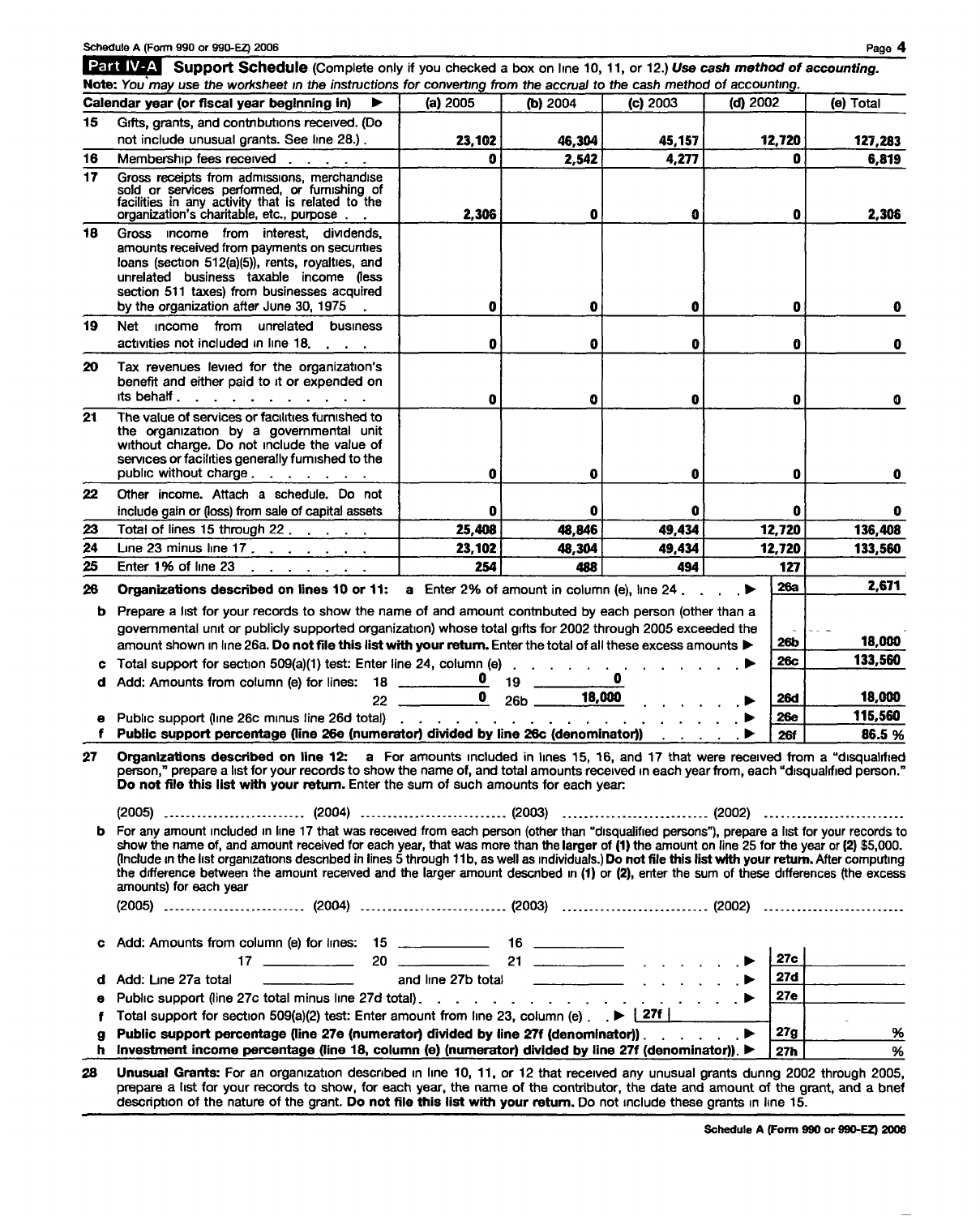|         | Schedule A (Form 990 or 990-EZ) 2006                                                                                                                                                                                                                                                                                                                                                                                                                                                      |                 |            | Page 5    |
|---------|-------------------------------------------------------------------------------------------------------------------------------------------------------------------------------------------------------------------------------------------------------------------------------------------------------------------------------------------------------------------------------------------------------------------------------------------------------------------------------------------|-----------------|------------|-----------|
|         | Part V<br>Private School Questionnaire (See page 9 of the instructions.)<br>(To be completed ONLY by schools that checked the box on line 6 in Part IV)                                                                                                                                                                                                                                                                                                                                   |                 |            |           |
| 29 `    | Does the organization have a racially nondiscriminatory policy toward students by statement in its charter, bylaws,<br>other governing instrument, or in a resolution of its governing body?<br>.                                                                                                                                                                                                                                                                                         | 29              | <b>Yes</b> | <b>No</b> |
| 30      | Does the organization include a statement of its racially nondiscnminatory policy toward students in all its<br>brochures, catalogues, and other written communications with the public dealing with student admissions,<br>programs, and scholarships?<br>a construction of the contract of the construction of the construction of the construction of the construction of the construction of the construction of the construction of the construction of the construction of the cons | 30              |            |           |
| 31      | Has the organization publicized its racially nondiscriminatory policy through newspaper or broadcast media dunng<br>the penod of solicitation for students, or during the registration penod if it has no solicitation program, in a way<br>that makes the policy known to all parts of the general community it serves?                                                                                                                                                                  | 31              |            |           |
|         | If "Yes," please describe; if "No," please explain. (If you need more space, attach a separate statement.)                                                                                                                                                                                                                                                                                                                                                                                |                 |            |           |
|         |                                                                                                                                                                                                                                                                                                                                                                                                                                                                                           |                 |            |           |
| 32<br>a | Does the organization maintain the following:<br>Records indicating the racial composition of the student body, faculty, and administrative staff?                                                                                                                                                                                                                                                                                                                                        | 32a             |            |           |
| b.      | Records documenting that scholarships and other financial assistance are awarded on a racially nondiscriminatory<br>basıs?<br>the contract of the contract of the contract of the contract of the contract of the contract of the contract of                                                                                                                                                                                                                                             | 32b             |            |           |
| c       | Copies of all catalogues, brochures, announcements, and other written communications to the public dealing                                                                                                                                                                                                                                                                                                                                                                                | 32c             |            |           |
|         | d Copies of all material used by the organization or on its behalf to solicit contributions?                                                                                                                                                                                                                                                                                                                                                                                              | 32d             |            |           |
|         | If you answered "No" to any of the above, please explain. (If you need more space, attach a separate statement.)                                                                                                                                                                                                                                                                                                                                                                          |                 |            |           |
| 33      | Does the organization discriminate by race in any way with respect to:                                                                                                                                                                                                                                                                                                                                                                                                                    |                 |            |           |
| a       |                                                                                                                                                                                                                                                                                                                                                                                                                                                                                           | 33a             |            |           |
|         | Admissions policies?                                                                                                                                                                                                                                                                                                                                                                                                                                                                      | 33b             |            |           |
|         | Employment of faculty or administrative staff? $\cdots$ , $\cdots$ , $\cdots$ , $\cdots$ , $\cdots$ , $\cdots$ , $\cdots$                                                                                                                                                                                                                                                                                                                                                                 | 33c             |            |           |
|         | Scholarships or other financial assistance?                                                                                                                                                                                                                                                                                                                                                                                                                                               | 33d             |            |           |
|         | <b>Educational policies?</b><br>the contract of the contract of                                                                                                                                                                                                                                                                                                                                                                                                                           | 33е             |            |           |
| f.      | Use of facilities?                                                                                                                                                                                                                                                                                                                                                                                                                                                                        | 33f             |            |           |
| g       | Athletic programs?                                                                                                                                                                                                                                                                                                                                                                                                                                                                        | 33 <sub>g</sub> |            |           |
|         | Other extracumcular activities?                                                                                                                                                                                                                                                                                                                                                                                                                                                           | 33h             |            |           |
|         | If you answered "Yes" to any of the above, please explain. (If you need more space, attach a separate statement.)                                                                                                                                                                                                                                                                                                                                                                         |                 |            |           |
|         |                                                                                                                                                                                                                                                                                                                                                                                                                                                                                           |                 |            |           |
| 34а     | Does the organization receive any financial aid or assistance from a governmental agency?                                                                                                                                                                                                                                                                                                                                                                                                 | 34a             |            |           |
| b       | Has the organization's right to such aid ever been revoked or suspended?<br>If you answered "Yes" to either 34a or b, please explain using an attached statement.                                                                                                                                                                                                                                                                                                                         | 34b             |            |           |
| 35      | Does the organization certify that it has complied with the applicable requirements of sections 4.01 through 4.05<br>of Rev. Proc. 75-50, 1975-2 C.B. 587, covering racial nondiscrimination? If "No," attach an explanation                                                                                                                                                                                                                                                              | 35              |            |           |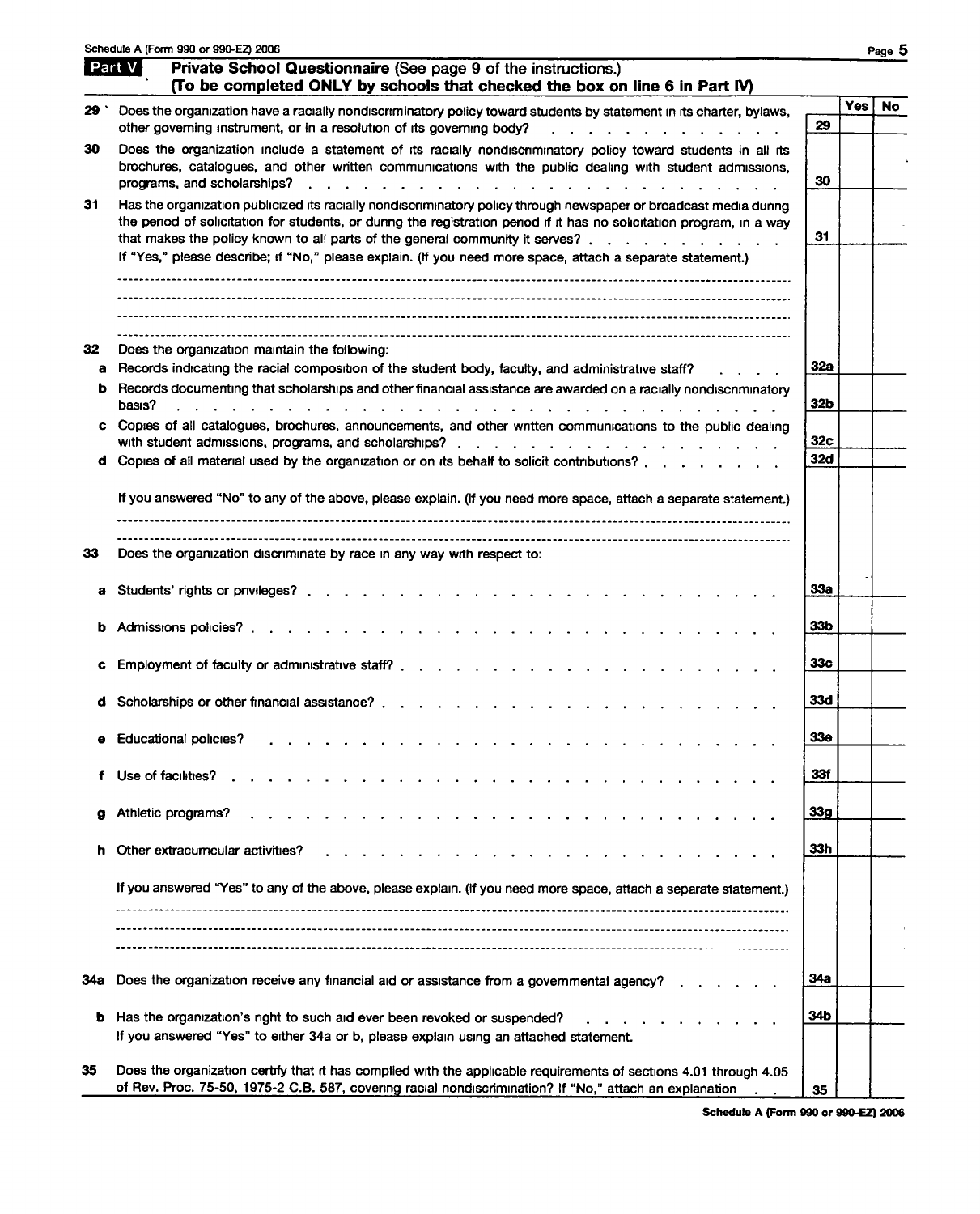#### Part VI-A Lobbying Expenditures by Electing Public Charities (See page 10 of the instructions.) (fo be completed ONLY by an eligible organization that filed Form 5768)

| Check $\triangleright$ a $\square$ if the organization belongs to an affiliated group. Check $\triangleright$ b $\square$ if you checked "a" and "limited control" provisions apply. |  |
|--------------------------------------------------------------------------------------------------------------------------------------------------------------------------------------|--|
|                                                                                                                                                                                      |  |

|    | <b>Limits on Lobbying Expenditures</b><br>(The term "expenditures" means amounts paid or incurred.)                                                                                                                           |    | (a)<br>Affiliated group<br>totals | (b)<br>To be completed<br>for all electing<br>organizations |
|----|-------------------------------------------------------------------------------------------------------------------------------------------------------------------------------------------------------------------------------|----|-----------------------------------|-------------------------------------------------------------|
| 36 | Total lobbying expenditures to influence public opinion (grassroots lobbying)                                                                                                                                                 | 36 |                                   |                                                             |
| 37 | Total lobbying expenditures to influence a legislative body (direct lobbying), c. c. c.                                                                                                                                       | 37 |                                   |                                                             |
| 38 | Total lobbying expenditures (add lines 36 and 37) $\ldots$ $\ldots$ $\ldots$ $\ldots$ $\ldots$ $\ldots$                                                                                                                       | 38 |                                   |                                                             |
| 39 | Other exempt purpose expenditures response to the contract of the contract of the contract of the contract of the contract of the contract of the contract of the contract of the contract of the contract of the contract of | 39 |                                   |                                                             |
| 40 | Total exempt purpose expenditures (add lines 38 and 39)                                                                                                                                                                       | 40 |                                   |                                                             |
| 41 | Lobbying nontaxable amount. Enter the amount from the following table-                                                                                                                                                        |    |                                   |                                                             |
|    | If the amount on line 40 is—<br>The lobbying nontaxable amount is-                                                                                                                                                            |    |                                   |                                                             |
|    | Not over \$500,000 $\ldots$ , $\ldots$ , 20% of the amount on line 40, $\ldots$ , $\ldots$                                                                                                                                    |    |                                   |                                                             |
|    | Over \$500,000 but not over \$1,000,000 . \$100,000 plus 15% of the excess over \$500,000                                                                                                                                     |    |                                   |                                                             |
|    | Over \$1,000,000 but not over \$1,500,000<br>\$175,000 plus 10% of the excess over \$1,000,000                                                                                                                                | 41 |                                   |                                                             |
|    | \$225,000 plus 5% of the excess over \$1,500,000<br>Over \$1,500,000 but not over \$17,000,000                                                                                                                                |    |                                   |                                                             |
|    | Over \$17,000,000 $\ldots$ $\ldots$ $\ldots$<br>$$1,000,000$                                                                                                                                                                  |    |                                   |                                                             |
| 42 | Grassroots nontaxable amount (enter 25% of line 41).                                                                                                                                                                          | 42 |                                   |                                                             |
| 43 | Subtract line 42 from line 36. Enter -0- if line 42 is more than line 36.                                                                                                                                                     | 43 |                                   |                                                             |
| 44 | Subtract line 41 from line 38. Enter -0- if line 41 is more than line $38.$ $\ldots$ $\ldots$                                                                                                                                 | 44 |                                   |                                                             |
|    |                                                                                                                                                                                                                               |    |                                   |                                                             |

Caution: If there is an amount on either line 43 or line 44, you must file Form 4720.

### 4-Year Averaging Period Under Section 501(h)

(Some organizations that made a section 501(h) election do not have to complete all of the five columns below. See the instructions for lines 45 through 50 on page 13 of the instructions.)

| Lobbying Expenditures During 4-Year Averaging Period                                                                                                                                                             |                                                                                                                                                                                                                                                                                                                                                                   |             |             |             |             |           |               |  |  |  |
|------------------------------------------------------------------------------------------------------------------------------------------------------------------------------------------------------------------|-------------------------------------------------------------------------------------------------------------------------------------------------------------------------------------------------------------------------------------------------------------------------------------------------------------------------------------------------------------------|-------------|-------------|-------------|-------------|-----------|---------------|--|--|--|
|                                                                                                                                                                                                                  | Calendar year (or<br>fiscal year beginning in) $\blacktriangleright$                                                                                                                                                                                                                                                                                              | (a)<br>2006 | (b)<br>2005 | (c)<br>2004 | (d)<br>2003 |           | (e)<br>Total  |  |  |  |
| 45                                                                                                                                                                                                               | Lobbying nontaxable amount                                                                                                                                                                                                                                                                                                                                        |             |             |             |             |           |               |  |  |  |
| 46                                                                                                                                                                                                               | Lobbying ceiling amount (150% of line 45(e))                                                                                                                                                                                                                                                                                                                      |             |             |             |             |           |               |  |  |  |
| 47                                                                                                                                                                                                               | Total lobbying expenditures                                                                                                                                                                                                                                                                                                                                       |             |             |             |             |           |               |  |  |  |
| 48                                                                                                                                                                                                               | Grassroots nontaxable amount                                                                                                                                                                                                                                                                                                                                      |             |             |             |             |           |               |  |  |  |
| 49                                                                                                                                                                                                               | Grassroots ceiling amount (150% of line 48(e))                                                                                                                                                                                                                                                                                                                    |             |             |             |             |           |               |  |  |  |
| 50                                                                                                                                                                                                               | Grassroots lobbying expenditures                                                                                                                                                                                                                                                                                                                                  |             |             |             |             |           |               |  |  |  |
|                                                                                                                                                                                                                  | Part VI-B<br><b>Lobbying Activity by Nonelecting Public Charities</b><br>(For reporting only by organizations that did not complete Part VI-A) (See page 13 of the instructions.)                                                                                                                                                                                 |             |             |             |             |           |               |  |  |  |
| During the year, did the organization attempt to influence national, state or local legislation, including any<br>attempt to influence public opinion on a legislative matter or referendum, through the use of: |                                                                                                                                                                                                                                                                                                                                                                   |             |             |             | Yes         | <b>No</b> | <b>Amount</b> |  |  |  |
| b<br>c<br>d                                                                                                                                                                                                      | <b>Volunteers</b><br>Paid staff or management (include compensation in expenses reported on lines c through h.).<br>Mailings to members, legislators, or the public                                                                                                                                                                                               |             |             |             |             |           |               |  |  |  |
|                                                                                                                                                                                                                  | Publications, or published or broadcast statements enters and an analyzed or series and all the publications, or $\alpha$<br>Grants to other organizations for lobbying purposes enter and and and an analyzed of the contract of the Canad                                                                                                                       |             |             |             |             |           |               |  |  |  |
| ħ                                                                                                                                                                                                                | Direct contact with legislators, their staffs, government officials, or a legislative body.<br>Rallies, demonstrations, seminars, conventions, speeches, lectures, or any other means<br>Total lobbying expenditures (Add lines c through h.).<br>If "Yes" to any of the above, also attach a statement giving a detailed description of the lobbying activities. |             |             |             |             |           |               |  |  |  |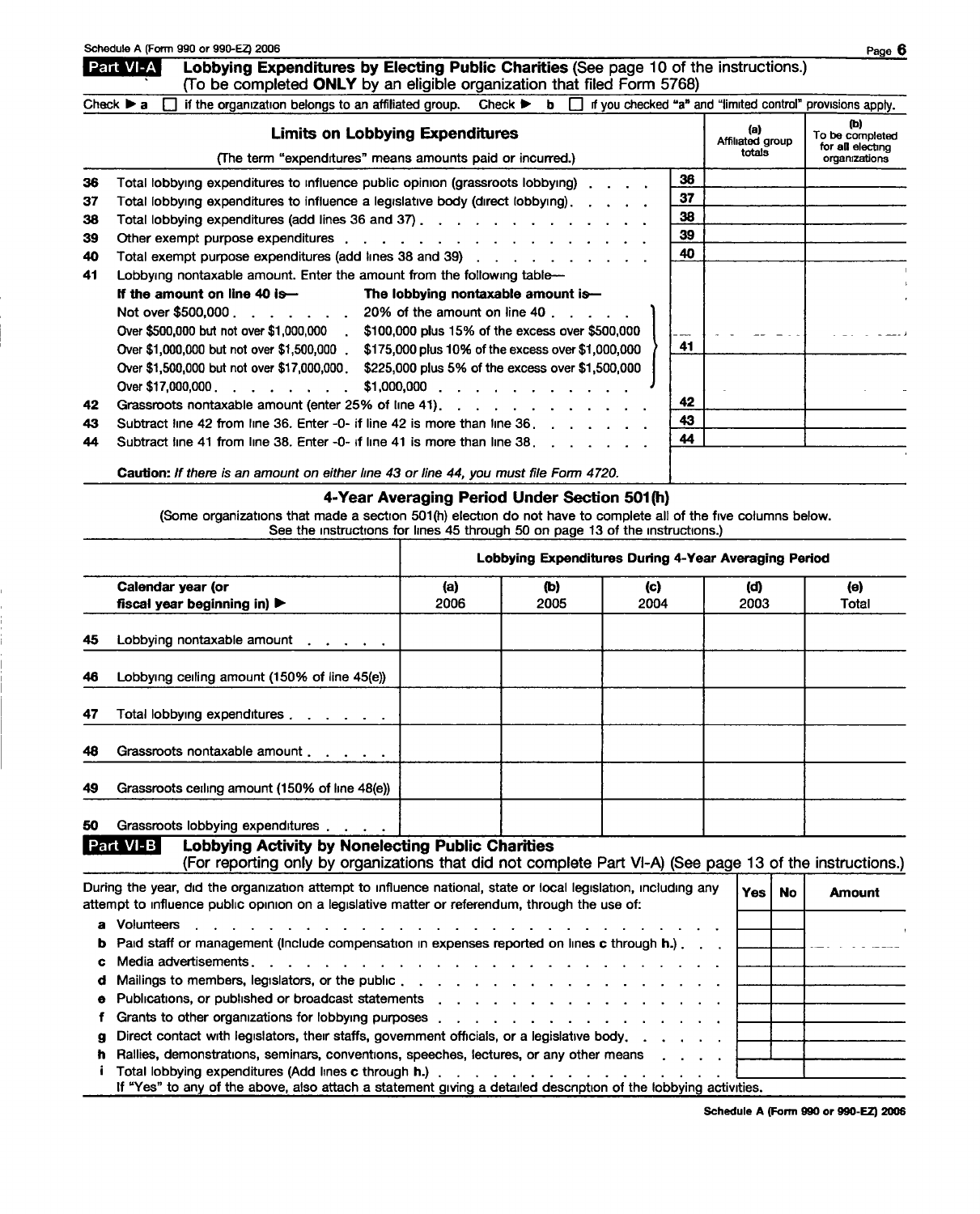|                             |                               | Schedule A (Form 990 or 990-EZ) 2006 |                                                                                                                                                                                                                                                                                                                                                                                                          |  |                                                                         |          |                                      |     | Page 7       |
|-----------------------------|-------------------------------|--------------------------------------|----------------------------------------------------------------------------------------------------------------------------------------------------------------------------------------------------------------------------------------------------------------------------------------------------------------------------------------------------------------------------------------------------------|--|-------------------------------------------------------------------------|----------|--------------------------------------|-----|--------------|
|                             | <b>Part VII</b>               |                                      | Information Regarding Transfers To and Transactions and Relationships With Noncharitable<br><b>Exempt Organizations (See page 13 of the instructions.)</b>                                                                                                                                                                                                                                               |  |                                                                         |          |                                      |     |              |
| 51.                         |                               |                                      | Did the reporting organization directly or indirectly engage in any of the following with any other organization described in section<br>501(c) of the Code (other than section 501(c)(3) organizations) or in section 527, relating to political organizations?                                                                                                                                         |  |                                                                         |          |                                      |     |              |
| a                           |                               |                                      | Transfers from the reporting organization to a nonchantable exempt organization of:                                                                                                                                                                                                                                                                                                                      |  |                                                                         |          |                                      | Yes | <b>No</b>    |
|                             |                               | (i) Cash                             | $\mathbf{r}$ . The set of the set of the set of the set of the set of the set of the set of the set of the set of the set of the set of the set of the set of the set of the set of the set of the set of the set of the set of t                                                                                                                                                                        |  | the contract of the contract of                                         |          | 51a(i)                               |     | $\checkmark$ |
|                             |                               | (ii) Other assets                    |                                                                                                                                                                                                                                                                                                                                                                                                          |  |                                                                         |          | a(ii)                                |     | $\checkmark$ |
| b                           |                               | Other transactions:                  |                                                                                                                                                                                                                                                                                                                                                                                                          |  |                                                                         |          |                                      |     |              |
|                             |                               |                                      | (i) Sales or exchanges of assets with a noncharitable exempt organization                                                                                                                                                                                                                                                                                                                                |  |                                                                         |          | <u>b(i)</u>                          |     | ✓            |
|                             |                               |                                      | (ii) Purchases of assets from a nonchantable exempt organization contact contact contact contact contact conta                                                                                                                                                                                                                                                                                           |  |                                                                         |          | b(ii)                                |     | $\checkmark$ |
|                             |                               |                                      | (iii) Rental of facilities, equipment, or other assets                                                                                                                                                                                                                                                                                                                                                   |  |                                                                         |          | b(iii)                               |     | $\checkmark$ |
|                             |                               |                                      | (iv) Reimbursement arrangements                                                                                                                                                                                                                                                                                                                                                                          |  |                                                                         |          | b(iv)                                |     | $\checkmark$ |
|                             |                               | (v) Loans or loan guarantees.        | $\frac{1}{2}$                                                                                                                                                                                                                                                                                                                                                                                            |  |                                                                         |          | b(v)                                 |     | ✔            |
|                             |                               |                                      | (vi) Performance of services or membership or fundraising solicitations                                                                                                                                                                                                                                                                                                                                  |  |                                                                         |          | b(vi)                                |     |              |
| c                           |                               |                                      | Sharing of facilities, equipment, mailing lists, other assets, or paid employees                                                                                                                                                                                                                                                                                                                         |  |                                                                         | <u>.</u> | c                                    |     |              |
|                             |                               |                                      | d If the answer to any of the above is "Yes," complete the following schedule. Column (b) should always show the fair market value of the<br>goods, other assets, or services given by the reporting organization. If the organization received less than fair market value in any<br>transaction or sharing arrangement, show in column (d) the value of the goods, other assets, or services received: |  |                                                                         |          |                                      |     |              |
| Line no.                    | (a)<br>(b)<br>Amount involved |                                      | (c)<br>Name of noncharitable exempt organization                                                                                                                                                                                                                                                                                                                                                         |  | (d)<br>Description of transfers, transactions, and sharing arrangements |          |                                      |     |              |
|                             |                               |                                      |                                                                                                                                                                                                                                                                                                                                                                                                          |  |                                                                         |          |                                      |     |              |
|                             |                               |                                      |                                                                                                                                                                                                                                                                                                                                                                                                          |  |                                                                         |          |                                      |     |              |
|                             |                               |                                      |                                                                                                                                                                                                                                                                                                                                                                                                          |  |                                                                         |          |                                      |     |              |
|                             |                               |                                      |                                                                                                                                                                                                                                                                                                                                                                                                          |  |                                                                         |          |                                      |     |              |
|                             |                               |                                      |                                                                                                                                                                                                                                                                                                                                                                                                          |  |                                                                         |          |                                      |     |              |
|                             |                               |                                      |                                                                                                                                                                                                                                                                                                                                                                                                          |  |                                                                         |          |                                      |     |              |
|                             |                               |                                      |                                                                                                                                                                                                                                                                                                                                                                                                          |  |                                                                         |          |                                      |     |              |
|                             |                               |                                      |                                                                                                                                                                                                                                                                                                                                                                                                          |  |                                                                         |          |                                      |     |              |
|                             |                               |                                      |                                                                                                                                                                                                                                                                                                                                                                                                          |  |                                                                         |          |                                      |     |              |
|                             |                               |                                      |                                                                                                                                                                                                                                                                                                                                                                                                          |  |                                                                         |          |                                      |     |              |
|                             |                               |                                      |                                                                                                                                                                                                                                                                                                                                                                                                          |  |                                                                         |          |                                      |     |              |
|                             |                               |                                      |                                                                                                                                                                                                                                                                                                                                                                                                          |  |                                                                         |          |                                      |     |              |
|                             |                               |                                      |                                                                                                                                                                                                                                                                                                                                                                                                          |  |                                                                         |          |                                      |     |              |
|                             |                               |                                      |                                                                                                                                                                                                                                                                                                                                                                                                          |  |                                                                         |          |                                      |     |              |
|                             |                               |                                      |                                                                                                                                                                                                                                                                                                                                                                                                          |  |                                                                         |          |                                      |     |              |
| ь                           |                               |                                      | 52a Is the organization directly or indirectly affiliated with, or related to, one or more tax-exempt organizations<br>described in section 501(c) of the Code (other than section 501(c)(3)) or in section 527?<br>If "Yes," complete the following schedule:                                                                                                                                           |  |                                                                         |          | $\mathbf{Z}$ Yes                     |     | $\Box$ No    |
| (a)<br>Name of organization |                               |                                      | (Ъ)<br>Type of organization                                                                                                                                                                                                                                                                                                                                                                              |  | (c)<br>Description of relationship                                      |          |                                      |     |              |
| <b>CAIR</b>                 |                               |                                      | 501 (c) (4)                                                                                                                                                                                                                                                                                                                                                                                              |  | Georgia Chapter, share resources, common interests                      |          |                                      |     |              |
|                             |                               |                                      |                                                                                                                                                                                                                                                                                                                                                                                                          |  |                                                                         |          |                                      |     |              |
|                             |                               |                                      |                                                                                                                                                                                                                                                                                                                                                                                                          |  |                                                                         |          |                                      |     |              |
|                             |                               |                                      |                                                                                                                                                                                                                                                                                                                                                                                                          |  |                                                                         |          |                                      |     |              |
|                             |                               |                                      |                                                                                                                                                                                                                                                                                                                                                                                                          |  |                                                                         |          |                                      |     |              |
|                             |                               |                                      |                                                                                                                                                                                                                                                                                                                                                                                                          |  |                                                                         |          |                                      |     |              |
|                             |                               |                                      |                                                                                                                                                                                                                                                                                                                                                                                                          |  |                                                                         |          |                                      |     |              |
|                             |                               |                                      |                                                                                                                                                                                                                                                                                                                                                                                                          |  |                                                                         |          |                                      |     |              |
|                             |                               |                                      |                                                                                                                                                                                                                                                                                                                                                                                                          |  |                                                                         |          |                                      |     |              |
|                             |                               |                                      |                                                                                                                                                                                                                                                                                                                                                                                                          |  |                                                                         |          |                                      |     |              |
|                             |                               |                                      |                                                                                                                                                                                                                                                                                                                                                                                                          |  |                                                                         |          |                                      |     |              |
|                             |                               |                                      |                                                                                                                                                                                                                                                                                                                                                                                                          |  |                                                                         |          |                                      |     |              |
|                             |                               |                                      |                                                                                                                                                                                                                                                                                                                                                                                                          |  |                                                                         |          |                                      |     |              |
|                             |                               |                                      |                                                                                                                                                                                                                                                                                                                                                                                                          |  |                                                                         |          |                                      |     |              |
|                             |                               |                                      |                                                                                                                                                                                                                                                                                                                                                                                                          |  |                                                                         |          | Schedule A (Form 990 or 990-EZ) 2006 |     |              |
|                             |                               |                                      |                                                                                                                                                                                                                                                                                                                                                                                                          |  |                                                                         |          |                                      |     |              |
|                             |                               |                                      |                                                                                                                                                                                                                                                                                                                                                                                                          |  | Printed on recycled paper                                               |          |                                      |     |              |